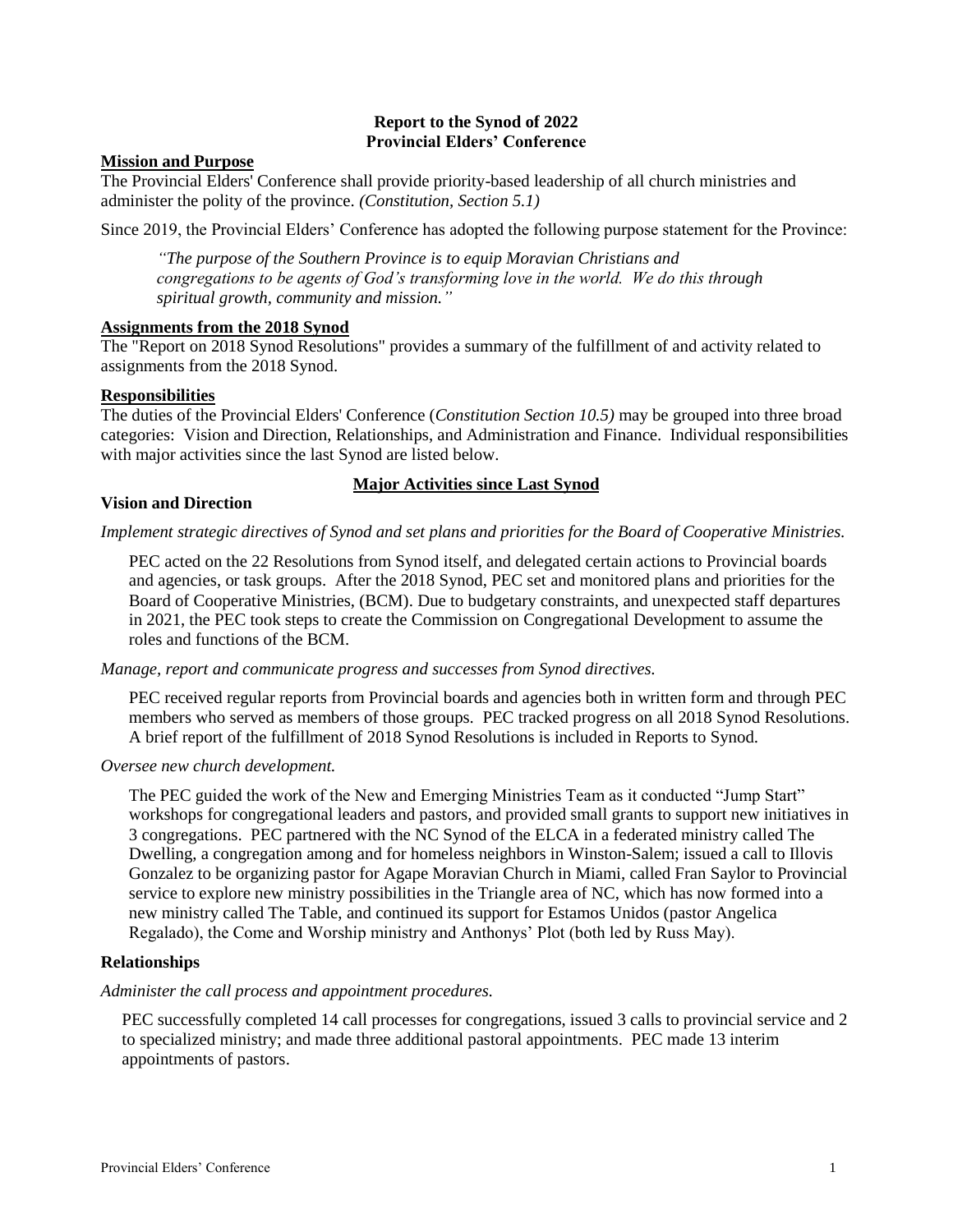# *Develop relationships with, and oversee, congregations including Quadrennial Reviews. Provide conflict management support as needed.*

PEC continued use of a Congregational Vitality Survey as part of quadrennial reviews. From 2019-May 2022, the PEC conducted 33 quadrennial reviews with congregations and 1 with a provincial board in the inter-synodal period; and, worked with congregations as needed in the areas of congregational vitality, board-pastor relationships, and conflict resolution.

In early 2022 the completion of the sale of the Durham church property (formerly Christ the King) was made to the Evangelical Presbyterian Church.

# *Oversee candidacy and clergy development.*

PEC reorganized the Candidacy and Ordination Review Committees into the Commission on Ministry. A report is provided below about the number and status of candidates for ordination. PEC continued the deacon-presbyter partnership program and a "first call" cohort for newly ordained deacons. PEC administered continuing education grants and funding for the annual Moravian Ministry Association retreat through the Bishop J. Herbert Spaugh Fund; coordinated continuing education grants from the Moravian Ministers' Connection program (a joint Northern and Southern Province initiative funded by the Lilly Foundation); provided emergency assistance and underwrote partial costs for the Ministers' Care Program (with CareNet) from the Pastoral Assistance Fund; and, approved continuing education grants for pastors (Pfohl Fund, Provincial Women's Board), and the Aldridge Education Fund (for Church Educators).

# *Communicate with the Bishops' Conference*

The PEC President joined and provided a list of prayer topics for the monthly Bishops' Conference meeting. The PEC consulted the Bishops on matters of doctrine and polity as needed. The PEC invited and commissioned bishops to officiate at 7 ordinations of deacons and 4 consecrations of presbyters; and provided reimbursement of travel-related expenses for their ministry in and for the Province. The PEC worked with the bishops to provide representative at ecumenical functions, particularly the consecration or installation of bishops in denominations with which we have a full communion partnership.

#### *Oversee Unity and ecumenical relationships.*

PEC made appointments to, oversaw the work of, and/or received reports from the following: The United Methodist-Moravian Coordinating Committee, Lutheran Moravian Coordinating Committee, and the Moravian Episcopal Coordinating Committee; and (jointly with the Northern Province) Churches for Middle East Peace. Activities of the PEC President included: representing both the Northern and Southern Provinces in Christian Churches Together in the USA; serving on the governing board of the NC Council of Churches; participating in meetings of the Unity Board, Unity Synod and Unity Executive Committee (of the worldwide Moravian Church); serving as the key contact point for joint membership of the Southern and Northern Provinces in the World Council of Churches; and being the endorsing agent for chaplains in the armed forces for the Southern, Northern, and Eastern West Indies Provinces and the Unity of the Brethren (TX).

### **Administration and Finance**

### *Approve the Provincial Budget*

In consultation with the Provincial Support Services Board, the PEC reviewed, adjusted and approved the Provincial Budgets for 2019-2022.

### *Allocate available financial resources of the province based on Synod priorities.*

PEC monitored the finances of the province, receiving reports and acting on recommendations from the Provincial Support Services Board. PEC approved adjustments in the Provincial Share allocation methodology set by the 2018 Synod, particularly for the 2021 budget year (due to the pandemic).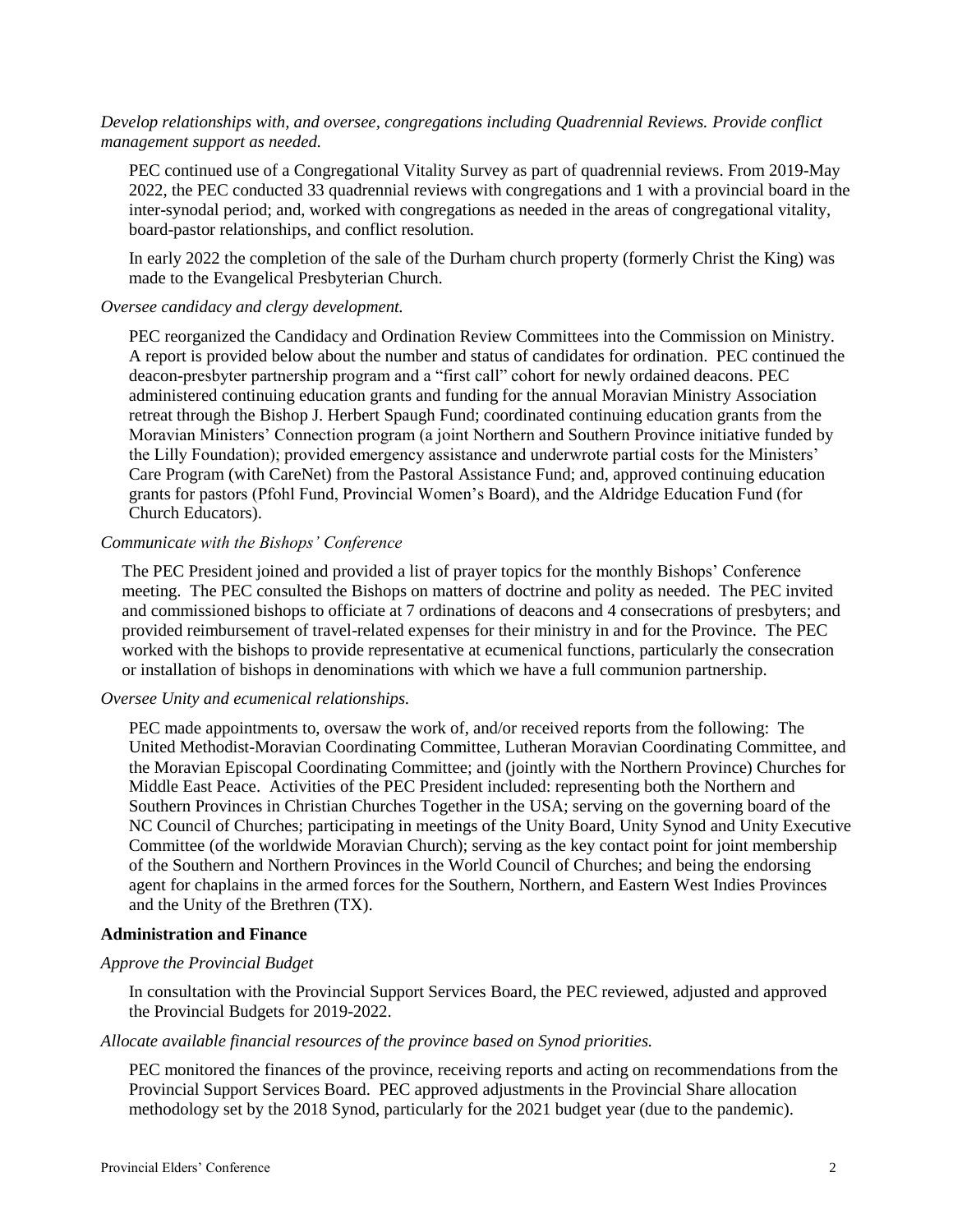# *Approve congregations' requests for relief from provincial share allocations.*

After the 2018 Synod, the PEC began the practice of adjusting the provincial share allocation prior to the budget year for congregations which were unlikely to meet it. During the 2019-22 budget cycles a total of 29 congregations received this "pre-relief'. In addition, the PEC, upon recommendation of the Provincial Support Services Board, approved a total of 19 relief requests from 15 congregations.

### *Make appointments to boards/commissions/task forces.*

For the inter-synodal period, PEC made appointments to the Board of Cooperative Ministries, the Provincial Support Services Board, The Archives Commission, Interprovincial Faith and Order Commission, Interprovincial Board or Communication, Salem Academy and College Trustees, Moravian Theological Seminary Trustees, Moravian Ministries Foundation in America Trustees, the Commission on Ministry, and the appointments to ecumenical groups listed above.

### *Restructuring of the Archives Commission*

The Provincial Elders Conference announced a restructuring of the Archives Commission to provide a stronger link to the Province, strengthen its funding efforts and align with the structures of the Province's Commission on Ministry, Commission on Congregational Development and Provincial Support Services Board. Members of the restructured Archives Commission will include the PEC president (to whom the archivist reports), two church representatives (ministers/educators), a PEC representative, a Salem Congregation representative, two laity and the chair of a new Friends of the Moravian Archives organization. The Friends will proactively identify ways to expand sources of financial support and increase donor participation. In addition, a Board of Advisors comprised of peer archivists and individuals with specific skills important to the Archives will be created to meet twice a year to provide professional consultation.

Supervise and manage the day-to-day operations of the Province. Oversee Board of Cooperative Ministries (BCM) and Provincial Support Services (PSSB).

PEC Continued active contact with Provincial Boards and agencies through PEC membership on these boards, and by receiving, reviewing and acting on regular reports and requests from these groups. PEC approved staff changes in the Provincial Finance Office, and a change from a full-time Human Resources Director to a part-time Human Resources Manager.

| <b>Membership and Worship Statistics *</b> |                     |              |                                   |  |
|--------------------------------------------|---------------------|--------------|-----------------------------------|--|
| Year                                       | <b>Communicants</b> | <b>Total</b> | <b>Average Worship Attendance</b> |  |
| 2018                                       | 12,209              | 14,406       | 4.915                             |  |
| 2019                                       | 12,064              | 14.291       | 4,668                             |  |
| 2020                                       | 11,505              | 13,617       | 5.007                             |  |
| 2021                                       | 11,096              | 13,114       | 4.299                             |  |

# **Membership and Worship Statistics \***

\* Note: During the COVID-19 pandemic, congregations reported both in-person and online worship attendance data.

| <b>Membership Age Analysis</b> * |          |       |       |       |       |       |       |
|----------------------------------|----------|-------|-------|-------|-------|-------|-------|
| Year                             | $0 - 11$ | 12-18 | 19-35 | 36-50 | 51-64 | 65-74 | $75+$ |
| 2016                             | 8%       | 7%    | 17%   | 14%   | 21\%  | 17%   | 15%   |
| 2020                             | $7\%$    | 7%    | 16%   | 15%   | 18%   | 20%   | 18%   |

\* Notes: 1) Data is gathered every four years. 2) Many churches do not gather and provide age information.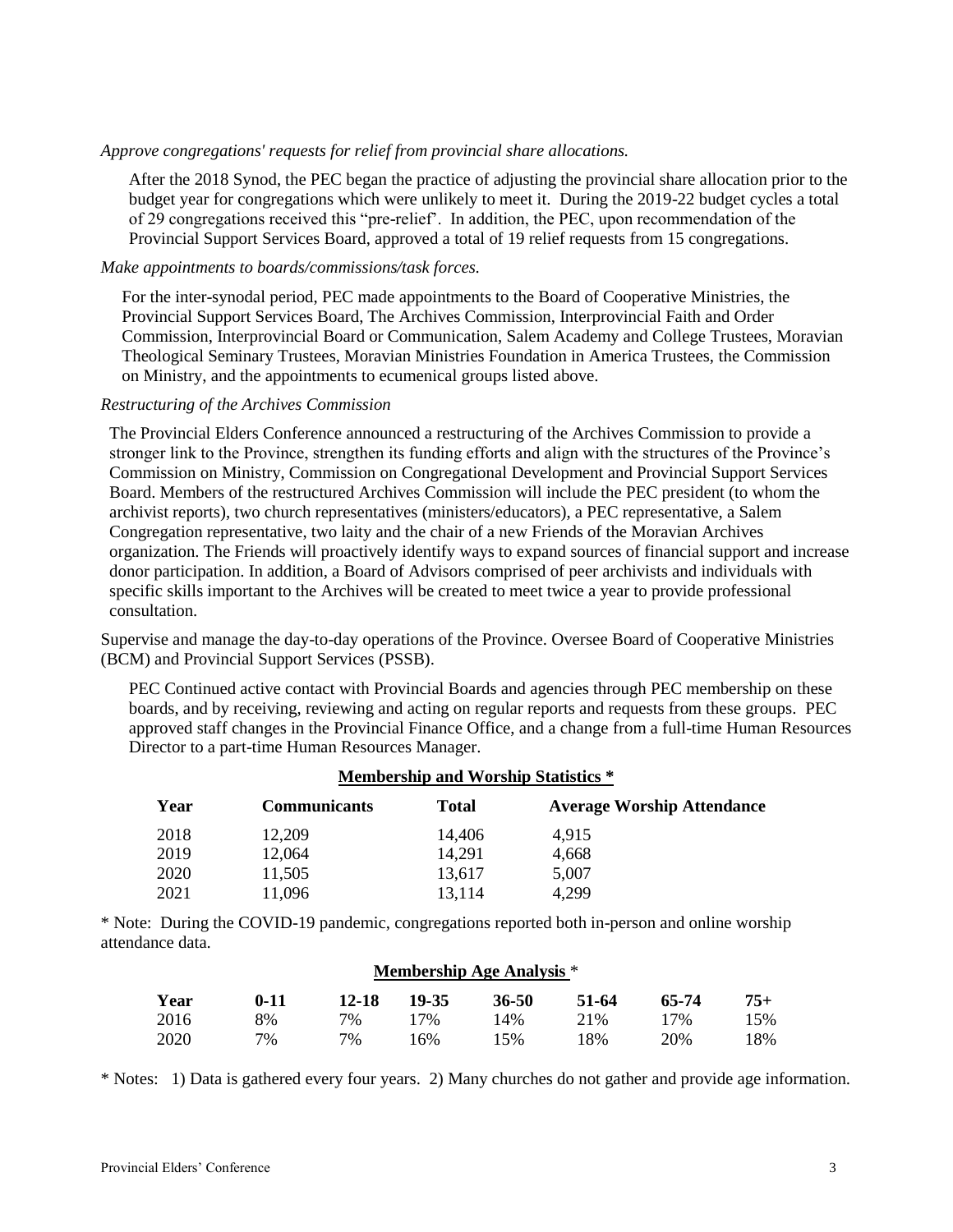| 2018-2020 Gains                     | 2018  | 2019           | 2020           | <b>Total</b> | % Total |
|-------------------------------------|-------|----------------|----------------|--------------|---------|
|                                     |       |                |                |              |         |
| <b>Adult Baptisms</b>               | 22    | 21             | 3              | 46           | 7%      |
| Confirmations                       | 28    | 51             | $\overline{2}$ | 81           | 13%     |
| Rc'd from other Moravian            | 47    | 60             | 39             | 146          | 23%     |
| Rc'd from other Denominations       | 55    | 80             | 4              | 139          | 22%     |
| <b>Reaffirmation of Faith</b>       | 74    | 61             | 10             | 145          | 23%     |
| Readmitted                          | 6     | $\overline{7}$ | 5              | 18           | 3%      |
| Other                               | 6     | 29             | 17             | 52           | 8%      |
| <b>Total Gains</b>                  | 238   | 309            | 80             | 627          |         |
|                                     |       |                |                |              |         |
| 2018-2020 Losses                    |       |                |                |              |         |
|                                     |       |                |                |              |         |
| <b>Transfer Other Moravian</b>      | 22    | 55             | 25             | 102          | 6%      |
| <b>Transfer Other Denominations</b> | 27    | 39             | 18             | 84           | 5%      |
| Moved to Inactive                   | 186   | 101            | 84             | 371          | 23%     |
| Dropped                             | 69    | 19             | 282            | 370          | 23%     |
| Deaths                              | 209   | 204            | 205            | 618          | 39%     |
| Other                               | 12    | 16             | 11             | 39           | 2%      |
| <b>Total Losses</b>                 | 525   | 434            | 625            | 1584         |         |
| Gains Over(Under) Losses            | (287) | (125)          | (545)          | (957)        |         |

### **Membership Gains and Losses**

*(Note: Data for 2021 was not fully available at preparation)*

### **Pastoral Leadership Changes since the 2018 Synod**

### **Candidates for Ordained Ministry**

During 2018-2021, nine candidates were approved for ordination. As of May 2022, seven were ordained: Andrew Craver, Leslie Cox, Evette Campbell, Illovis Gonzalez, Scott Rainey, Adriana Craver, and Reed Lawson. There are six completing educational and other preparation: Margaret Norris (Home); Noah Smith (Friedland); Madison White (Come & Worship); Josh Follweiler (Mayodan); and Dana Myers (Home) and Ethan Smith (King), and one discontinued candidacy. In addition, two people have begun the stages of the candidacy process.

# **Ordination as Deacon**

| <b>Andrew Craver</b>   | August 5, 2018    |
|------------------------|-------------------|
| Leslie Cox             | September 8, 2019 |
| <b>Evette Campbell</b> | January 19, 2020  |
| Illovis Gonzalez       | November 29, 2020 |
| <b>Scott Rainey</b>    | August 1, 2021    |
| Reed Lawson            | October 3, 2021   |
| Adriana Craver         | October 10, 2021  |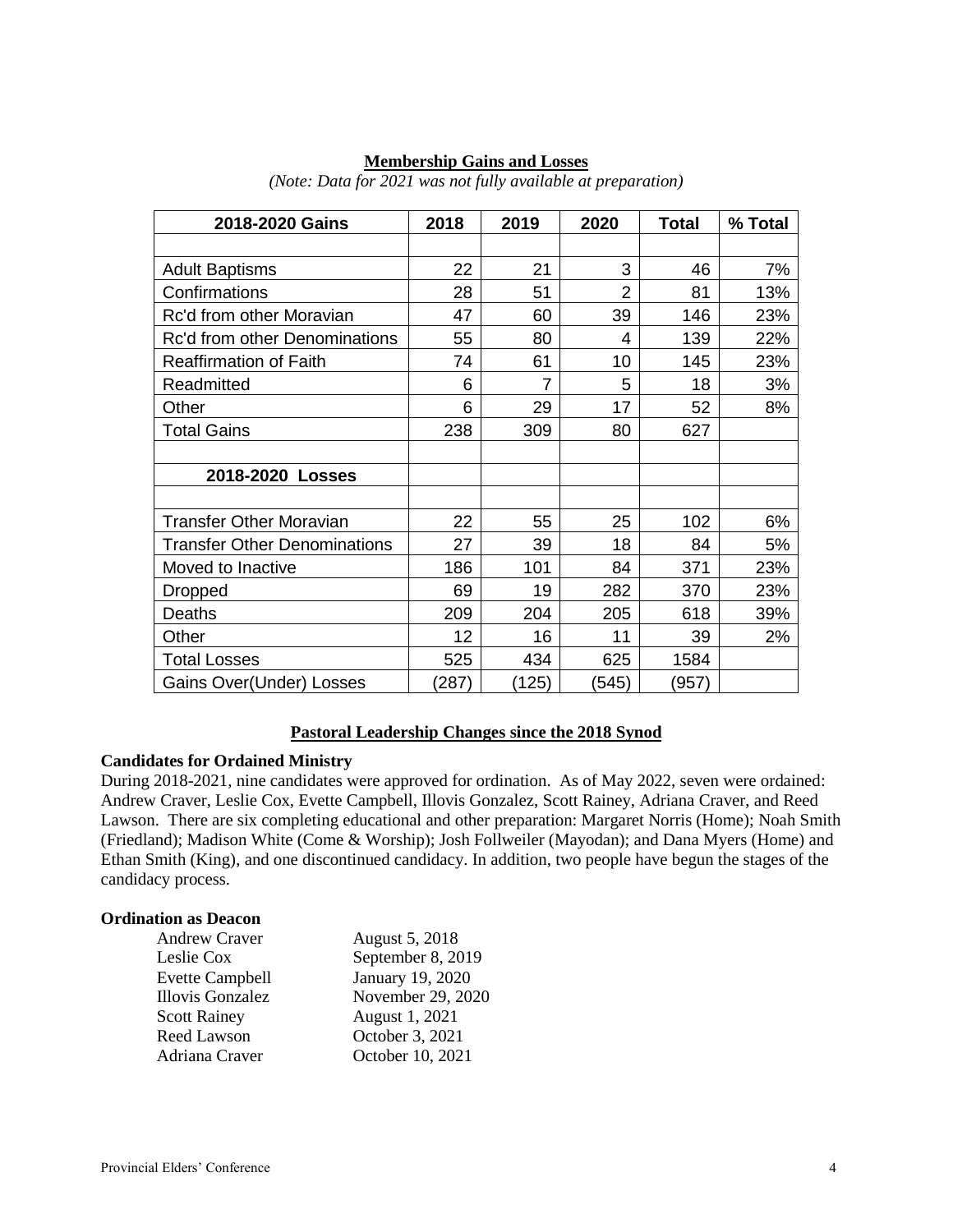### **Consecration as Presbyter**

Zachary Dease July 29, 2018 Heather Vacek April 24, 2022

Andrew Heil November 25, 2018 Virginia Tobiassen November 25, 2018 E. Christine Clore September 19, 2021

# **Pastoral Changes**

Chaz Snider Calvary (Associate) May 5, 2019 David Marcus Provincial Elders' Conference April 22, 2019 Jeff Jones Covenant /Water of Life ELCA August 11, 2019 Russell Williams New Beginnings August 11, 2019

# **2020**

Leslie Cox Mayodan Deslie Cox Mayodan Deslie Cox Deslie Cox Deslie Cox Deslie Cox Deslie Cox Deslie Cox Deslie Cox Deslie Cox Deslie Cox Deslie Cox Deslie Cox Deslie Cox Deslie Cox Deslie Cox Deslie Cox Deslie Cox Deslie C Christy Clore Kernersville (Transitional) October 15, 2019 Dion Christopher Prince of Peace (appointment) March 1, 2020 Sam Gray New Philadelphia July 1, 2020

# **2021**

Rusty Rushing Peace / Little Church on the Lane January 1, 2021 Fran Saylor **Provincial service** February 1, 2021 Tony Hayworth Fairview February 14, 2021 Andrew Craver **Rural Hall August 1, 2021** Adriana Craver Jackson Health, Miami (Chaplain) August 23, 2021 Rebecca Craver Commission on Cong. Development September 1, 2021 Scott Rainey Unity Unity September 7, 2021 Eulencine Christopher South Florida Pastorate (appointment) September 1, 2021 Joe Moore Bethania October 4, 2021 Reed Lawson Christ Christ Christ Christ Corober 10, 2021 Barbara Styers First, Greensboro (appt. from PCUSA January 9, 2022

# **Interim Appointments**

**2019**

**2022**

- 
- Jeff Coppage Fairview January 1, 2019 Elroy Christopher First Moravian, Georgia January 13, 2019 Worth Green Fries Memorial January 19, 2019 Tom Shelton Prince of Peace January 21, 2019 David Merritt Hope Hope March 3, 2019 Larry Jones New Philadelphia (Intentional Interim) March 15, 2019 Bob Peterson Union Cross October 1, 2019 Judy Knopf Bethania May 5, 2019 Richard Spaugh Christ July 1, 2019 Don Griffin Bethabara December 8, 2019

### **2019 To: Date of change:**

Tom Anders Community Fellowship ((Prov. Acolyte) January 11, 2019 Kenny King **Willow Hill (Provincial Acolyte)** February 1, 2019

Evette Campbell Rolling Hills February 23, 2020 John G. Rights Friedland (co-pastor) February 23, 2020

Victoria Lasley Wellcare (Hospice Chaplain) April 15, 2022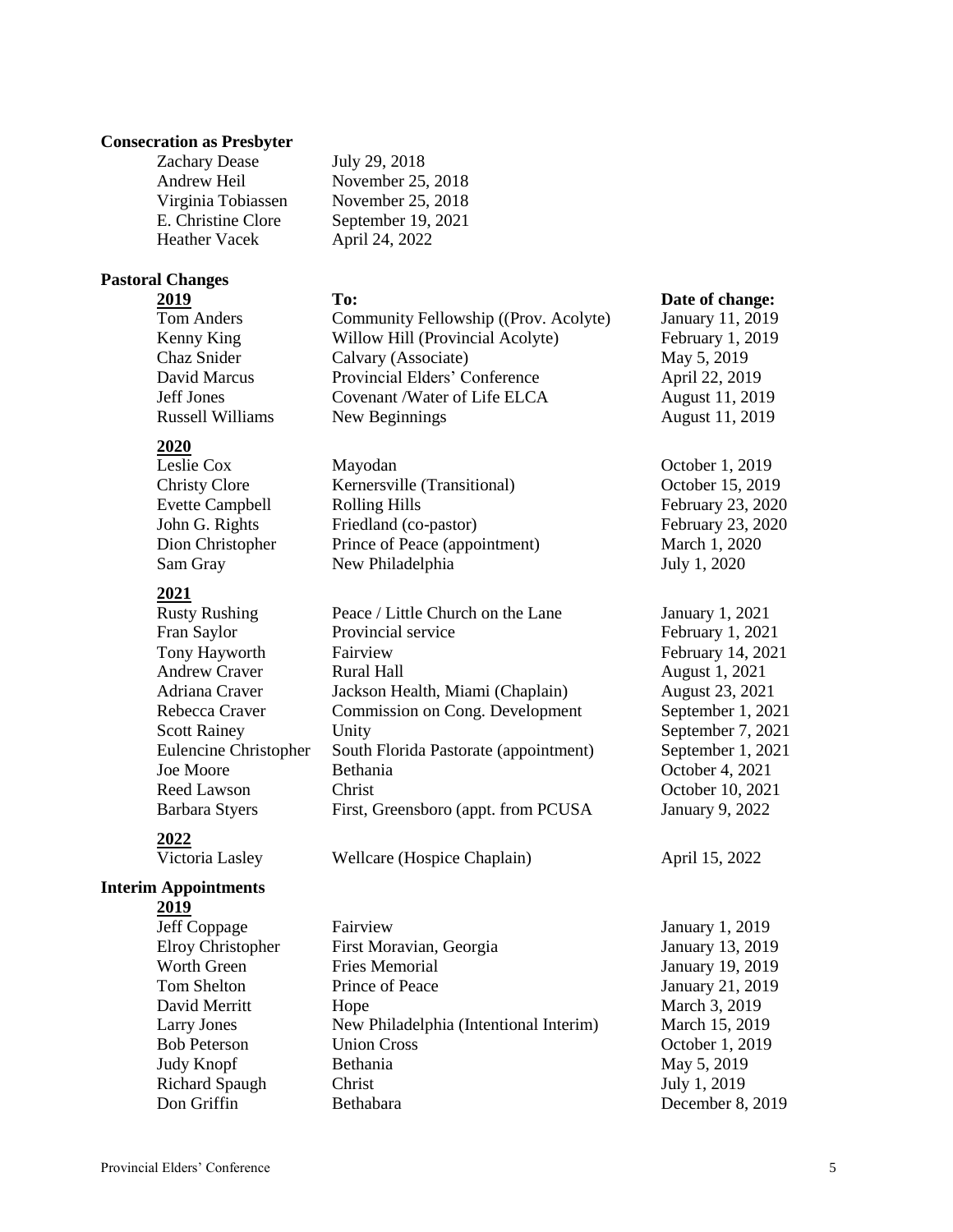| 2021                        |                                  |                    |
|-----------------------------|----------------------------------|--------------------|
| Victoria Lasley             | Kernersville (Interim Associate) | January 18, 2021   |
| Joe Moore                   | Unity                            | January 21, 2021   |
| Jeff Coppage                | <b>Union Cross</b>               | November 21, 2021  |
| <b>Pastoral Retirements</b> |                                  |                    |
| Robert Wolf                 | Forsyth Jail and Prison Ministry | September 1, 2018  |
| Worth Green                 | New Philadelphia                 | October 28, 2018   |
| Scott Venable               | Fairview                         | December 31, 2018  |
| David Merritt               | <b>Bethania</b>                  | March 1, 2019      |
| Willie Israel               | <b>Rolling Hills</b>             | September, 1, 2019 |
| Logan Jones                 | <b>UNC Rex Hospital</b>          | October 31, 2019   |
| David Guthrie               | <b>PEC</b>                       | September 30, 2021 |
| Cheryl Cottingham           | Immanuel New Eden                | May 20, 2022       |
| Craig Troutman              | Raleigh                          | May 31, 2022       |

### **Pastors Awaiting Calls**

**2021**

Excluding recent seminary graduates and current seminary students, there is one pastor currently without call in the province.

### **Potential Retirements**

There are eighteen currently active pastors who have reached or will reach the age of sixty-five during the next inter-synodal period (2022-2026).

### **Provincial Acolytes (**annual appointment)

| Tom Anders          | <b>Community Fellowship</b> |
|---------------------|-----------------------------|
| David Berrier       | Oak Grove                   |
| <b>Gary Easter</b>  | Crooked Oak                 |
| Chuck Harmon        | Fulp                        |
| Kenny King          | Willow Hill                 |
| <b>Alfred Yorks</b> | Suriname Fellowship         |
| Envoy Hodgson       | Palm Beach                  |

### **Congregational Acolytes**

Upon election by and at the request of the church board(s), the PEC appoints Congregational Acolytes to terms of three years, after which the church board(s) may extend such appointments as desired. During 2018-2022 the PEC appointed 8 Congregational Acolytes in 5 congregations.

# **Certifications of Directors of Christian Education**

Raleigh Date April 23, 2020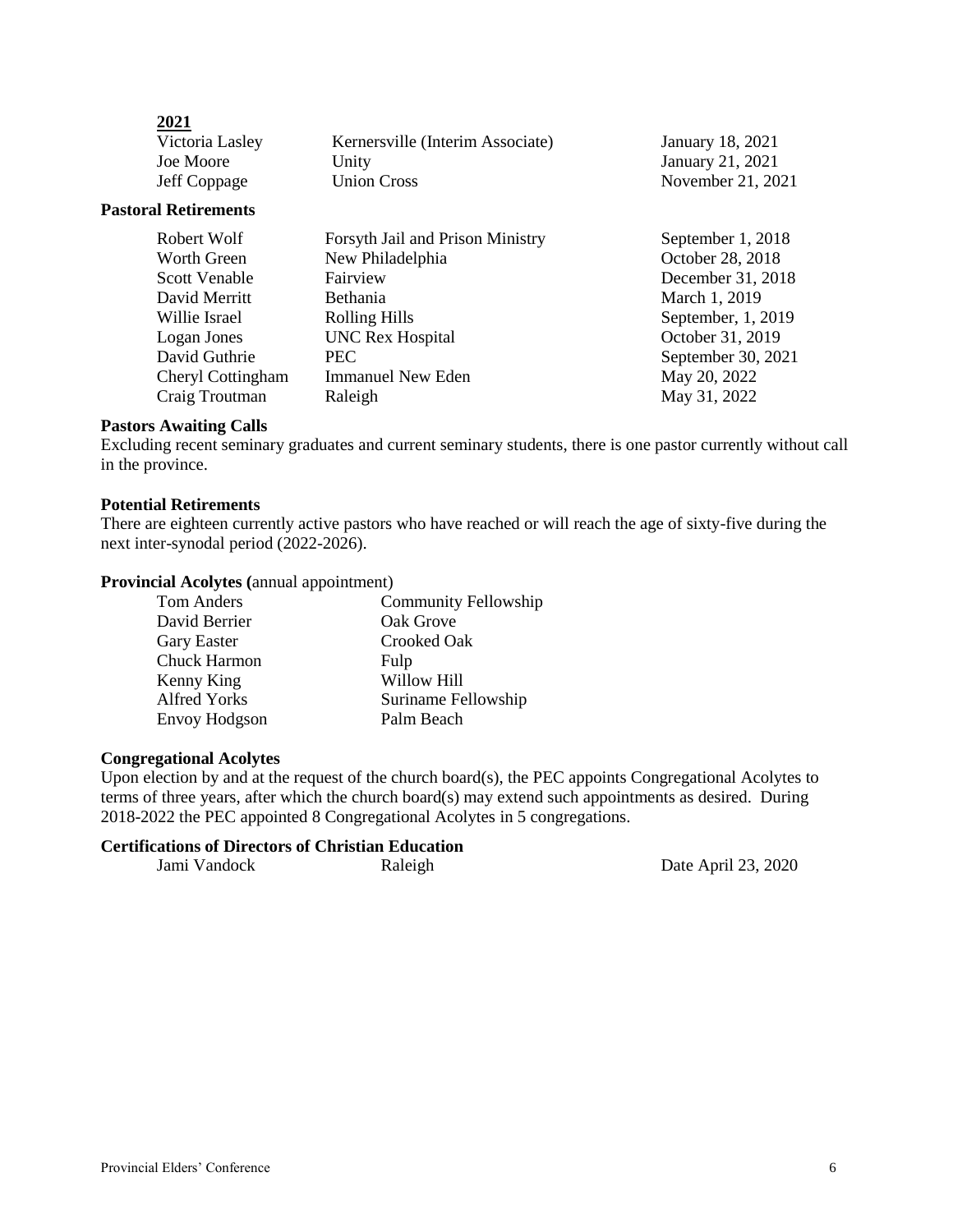### **In Memory**

The following pastors, pastor spouses, church educators, and provincial workers moved into the more immediate presence of our Lord and Chief Elder during the inter-synodal period:

### **Jack Nance**

The Rev. Jack Thomas Nance, 88, passed away Monday, April, 16, 2018. He was born on April 20, 1929 to Patty Lane Nance and Ethel Aaron Nance in Pelham, NC. After service in the U. S. Army and working for Burlington Industries, Jack responded to a call to ministry and completed studies for a certificate in theology at Moravian Theological Seminary. He was ordained deacon June 27, 1965 at Moravia Moravian Church (his home congregation) by Bishop Herbert Spaugh, and consecrated a presbyter February 11, 1973, also by Bishop Spaugh. Together, with his wife, Vera Kirkman Nance, Jack served pastorates at the Providence, Mizpah, Hopewell, and Union Cross congregations. Jack retired in August, 1996 and continued in pastoral ministry at Community Fellowship, in Welcome, NC, beginning in 1997 until his death. He never met a stranger, and enjoyed carving wooden canes, playing the banjo, working in the garden and Vera's home cooking. Jack was active in the ministry of Laurel Ridge, Yokefellow Prison Ministry, the Boy Scouts, and also served as chaplain at the Brian Center in Winston-Salem, NC. He was preceded in death by an infant son, Jack Todd Nance. Surviving are his wife of 67 years, Vera Kirkman Nance; one son, Rodney Nance; one daughter, Kashemi Lambeth (Kim); two grandsons, three great grandsons; two brothers, and three sisters. A memorial service was held at Community Fellowship, April 23 with the Rev. John D. Rights and the Rev. David Merritt officiating. Burial followed in God's Acre at Moravia Moravian Church, Summerfield, NC.

### **John Giesler**

The Rev. John H. Giesler, 87, of Winston-Salem, died on June 7, 2018. He was born in Green Bay, Wisconsin on April 3, 1931, to the late Laura Louise (Dickey) and Carl Giesler. John was educated at Milwaukee State Teacher's College, Moravian College, and received a Bachelor of Divinity degree from Moravian Theological Seminary in June 1958. He married Barbara L. Gordon August 17, 1957. John was ordained a deacon in 1958, by Bishop Mewaldt, and consecrated a presbyter in 1965, at Bilwaskarma, Nicaragua, by Bishop Hedley Wilson. After 11 years of missionary service in Nicaragua, the Giesler's returned to United States, where John was pastor of the Friedberg, King, and Bethabara congregations in North Carolina, and the New Hope congregation, Miami, FL. After his retirement in 1996, he served the Willow Hill congregation in Cana, VA. John had a great passion for serving the Moravian Church with a deep interest in its history and musical expression. In addition to his pastoral work, he was a president of the Board of Trustees of the Moravian Music Foundation, member of the Moramus Chorale, participant in many Moravian Music Festivals, president of the Hymn Society of America, and a member of the committee that published the 1995 Moravian Book of Worship. He and Barbara enjoyed taking hundreds of interested Moravians on tours to historical Moravian sites all over the United States and Europe. He was preceded in death by five siblings, and a daughter, Becky Morgan. He is survived by his wife of 61 years, Barbara; two daughters, Debby Pyatt and Cindy, Meier; a son, the Rt. Rev. Chris Giesler; a son-in-law Derrick Morgan; eight grandchildren and 4 great-grandchildren; and, one sister, Ann LaFortune. A memorial singstunde was held Saturday, June 16, at at Fairview Moravian Church, Winston-Salem, with the Rev. Scott Venable officiating. Burial followed in God's Acre, Salem.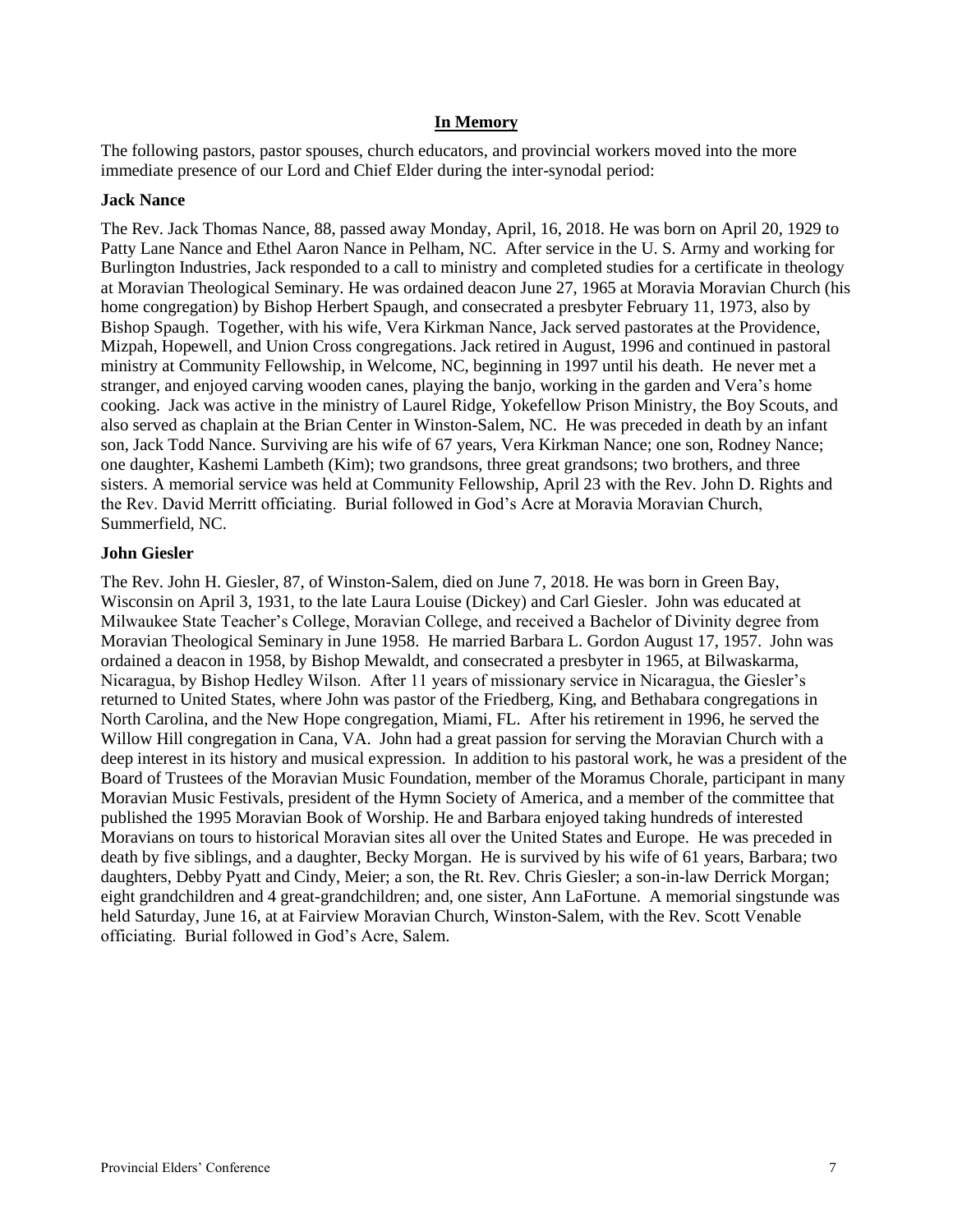### **John Fry**

The Rev. John F Fry, 92, died June 13, 2018. He was born in Davie County, NC on October 28, 1925, a son of George and Laura Wood Fry. He attended Clemmons School, and served in World War II with the U.S. Army  $3<sup>rd</sup>$  Division in the infantry, artillery, special services and intelligence units. In 1947, he married Edith West Fry, and enjoyed 65 years of marriage until her death in 2012. John worked for 19 years in the blacksmith shop of R.J. Reynolds Tobacco Co., and was an active lay person and supply preacher. After a prescribed course of study he was ordained a deacon February 27, 1966, at Macedonia Moravian Church by Bishop Kenneth G. Hamilton, and was consecrated a presbyter March 4, 1973, also by Bishop Hamilton. He served as lay pastor, then "student pastor", and the first full-time pastor of the Fulp Moravian Church, Walnut Cove, retiring in 1991. He continued in pastoral ministry part-time at Mt. Bethel for 14 years beginning in 1994. John served the wider church through involvement with the Board of Christian Education and Evangelism, the Moravian Clergy Association, and in Junior Camps at Laurel Ridge. He was preceded in death by a son, Eric, and his wife Edith; and is survived by a son, Rick; a daughter, Kathy; a daughter-inlaw, Rebecca; four grandchildren; and five great-grandchildren. A memorial service was held Sunday, June 17, at Fulp Moravian Church, with Pastor Chuck Harmon officiating. Burial followed in the church's God's Acre.

### **William Kerner**

William Byron Kerner Sr., 89, of Charlottesville, VA, died on Saturday, July 7, 2018. Born October 20, 1928 in Kernersville, North Carolina, he was the son of Essie Hankins Kerner and Rephelius Byron Kerner. Bill was educated at Virginia Episcopal School and at the University of Virginia. Following his graduation in 1951, he reported for active naval duty aboard the USS Henley in Norfolk. Upon completion of his first active duty tour in 1954, he and his wife, Elizabeth (Betty) Brewer, were married in 1955. He enrolled in Moravian Theological Seminary that autumn. After a break in studies during which he taught English at a private school in Connecticut, Bill completed theological studies and received a Bachelor of Divinity degree in 1962. He was ordained a deacon Oct. 14, 1962 at Kernersville Moravian Church, by the Rt. Rev. Herbert Spaugh, and consecrated a presbyter April 28, 1974, also by bishop Spaugh. Bill served the Providence Moravian Church in Winston-Salem, NC from 1962 until accepting an appointment to active duty as a Chaplain with the U.S. Navy in 1965. Bill's military service allowed his family to live and learn in a variety of places as far-flung as Newport, Rhode Island; Grosse Ile, Michigan; Naples, Italy; and New London, Connecticut. Bill retired from the Navy in 1982. He and Betty continued educational travel and cultural adventures beginning with a year in Jerusalem (studying biblical archeology at the Institute for Holy Land Studies). Bill loved to learn new things, whether it was a summer class in Maine on post-and-beam construction (which enabled him to build a wing on his Richmond home), how best to bargain with rug merchants in the wild rural west of Turkey, or the countless lectures and performances he and Betty enjoyed over their many summers visiting the Chautauqua Institution in upstate New York. He and Betty were active founding members of Redeemer Moravian Church, in Richmond, VA. He was later an active member of St. Paul's Episcopal Church in Richmond, where he served as a Stephen Minister and was a volunteer for a variety of social efforts, including a tutoring program, and Meals-on-Wheels. For the past decade, Bill and Betty made a home in Charlottesville, VA, close to his children and grandchildren. Bill is survived by his wife, Elizabeth Brewer Kerner; his daughter Hilary Kerner; daughter-in-law Carolyn Kerner-Shears; sons, Will and Thane Kerner; two grandchildren; and a sister. Memorial services were conducted Saturday Aug. 4, 2018, at St. Paul's Memorial Church, Charlottesville, VA; and Saturday Aug. 11, 2018 at Kernersville Moravian Church.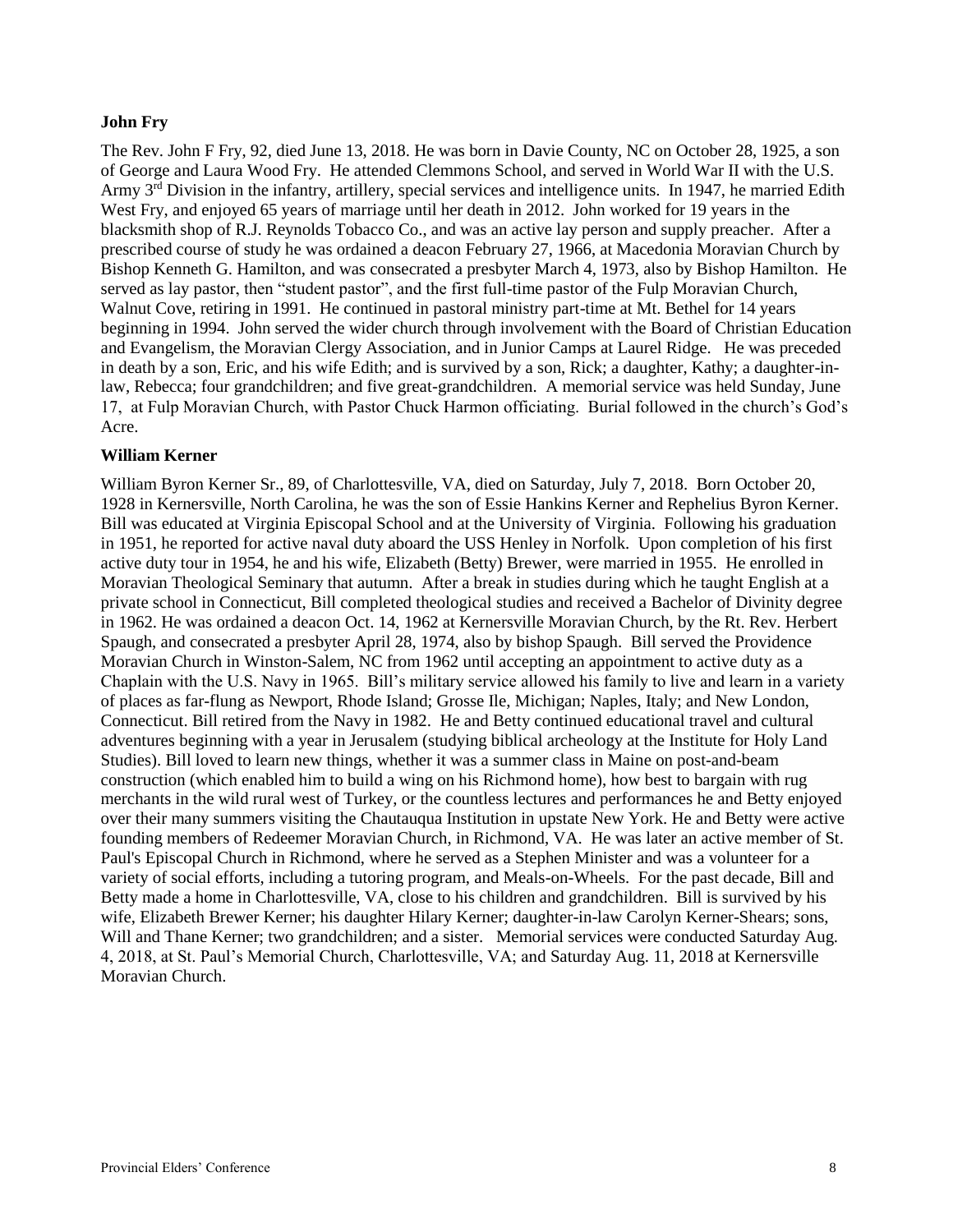# **Betty Campbell**

Betty Lynn Cooper Campbell, 77, passed away August 2, 2018. Betty was born to the late Reverend Thomas N. and Mannie Patterson Cooper on January 18, 1941 in Kinston, NC. Betty retired from the Forsyth County Register of Deeds in 2010, after a 32-year tenure. She was also a middle school teacher, and teacher of medical terminology at several institutions. She was married to the Reverend Doctor William Campbell, on June 17, 1961 in Bethel, NC. In addition to Bill, she is survived by daughters, Carolynn C. Wood and Melody C. Lee; a son, W. Vance Campbell, II; six grandchildren and five great grandchildren; and a brother. Betty was a member of Hope Moravian Church, Winston-Salem, NC. For many years, she was a church choir and band member, organist, youth and Sunday school worker in the churches Bill served as pastor, which included the Immanuel (Winston-Salem), New Hope (Miami, FL) and Moravia (Summerfield, NC) Moravian Churches. At the time of her death, Betty was organist at the Memorial Reformed Church in Winston-Salem, NC. A memorial service was held Sunday, Aug. 5, a Hope Moravian Church, Winston-Salem, NC, with the Rev. Judy Knopf and the Rt. Rev. Graham H. Rights officiating, and the Rev. W. Glenn Davenport assisting. Burial followed in God's Acre, Hope Moravian Church.

# **Theodore Wilde**

The Rev. Theodore Edward (Ted) Wilde, age 79, of Arlington, MA, died August 4, 2018. He was born in Vancouver, BC, August 16, 1938, to the Rev. Edward and Mrs. Margaret Weingarth Wilde. Ted attended elementary school in North Dakota, high school in Green Bay, Wisconsin, and graduated summa cum laude from Moravian College (Bethlehem, PA) in 1960. He continued studies at Moravian Theological Seminary; was a student pastor at the United Church, Linden, Guyana; and completed a Master of Divinity degree at Union Theological Seminary, in New York City. Union is where he met Margaret Dickey, also studying for an M. Div., and they were married in 1964. During seminary, Ted served as supply pastor of the Trinity congregation, New Dorp Beach, Staten Island, NY. He completed a M.A. degree in international relations at Yale University in 1967, and served as Director of Prince George County's (MD) Community Action Agency. Ted was ordained a deacon November 26, 1973, in Barbados, Eastern West Indies, after working in Bridgetown, Barbados with Christian Action for Development in the Caribbean. From 1974-1983, he worked as an economic consultant and research association for development programs with Robert Nathan Associates, Washington, DC. His assignments included working with Alaska native peoples, other Native Americans, people in Guyana and Latin America, as well as Africa, Sri Lanka, and many developing countries. In August 1983, Ted began serving as Executive Director of the Board of World Mission of the Moravian Church (North America). From the start, he worked to expand the Moravian Church's definition of "world" and of "mission." He accepted the call to become pastor at Prince of Peace Moravian Church, Miami, FL, in August 1995, and retired from active service under call in 2001. In, August 2017, Ted and Margaret moved to the Boston area to be near their son, Parke. A private burial service was held in Oxford, PA, August 25. On the same date, a memorial service was held at Prince of Peace Moravian Church, Miami, FL. Ted is survived by his wife, Margaret, his son Parke, daughter Rachel and their families. A hymn Ted wrote in 1984, "Christ Engage Us in Your Mission," expresses his mission theology and includes this stanza: "Open then our hearts and senses to your Spirit's varied ways. Overcome our self-defenses so we hear the prayer and praise which the folk of countless cultures in new words and rhythms raise."

# **Henrietta Green**

Henrietta Stout Green, the wife of the late Rev. W. Norwood Green, Sr. passed away Monday, September 10, 2018, three hours short of her 95th birthday. Henrietta was the first of six children born to Edgar Lee and Lucille Henderson Stout, and loved her younger sisters and brothers as if they belonged to her. A child of the Great Depression, Henrietta selflessly served others, and never complained of anything, except perhaps, her husband's perpetual tardiness at mealtimes. Henrietta was a member of the Moravian Church from childhood, and she was a Graduate of James A. Gray High School, in Winston-Salem, NC, where she was valedictorian of her class. Following her graduation from high school, Henrietta worked briefly at Montgomery-Ward, and then at the old Downtown Garage. On December 26, 1946 Henrietta married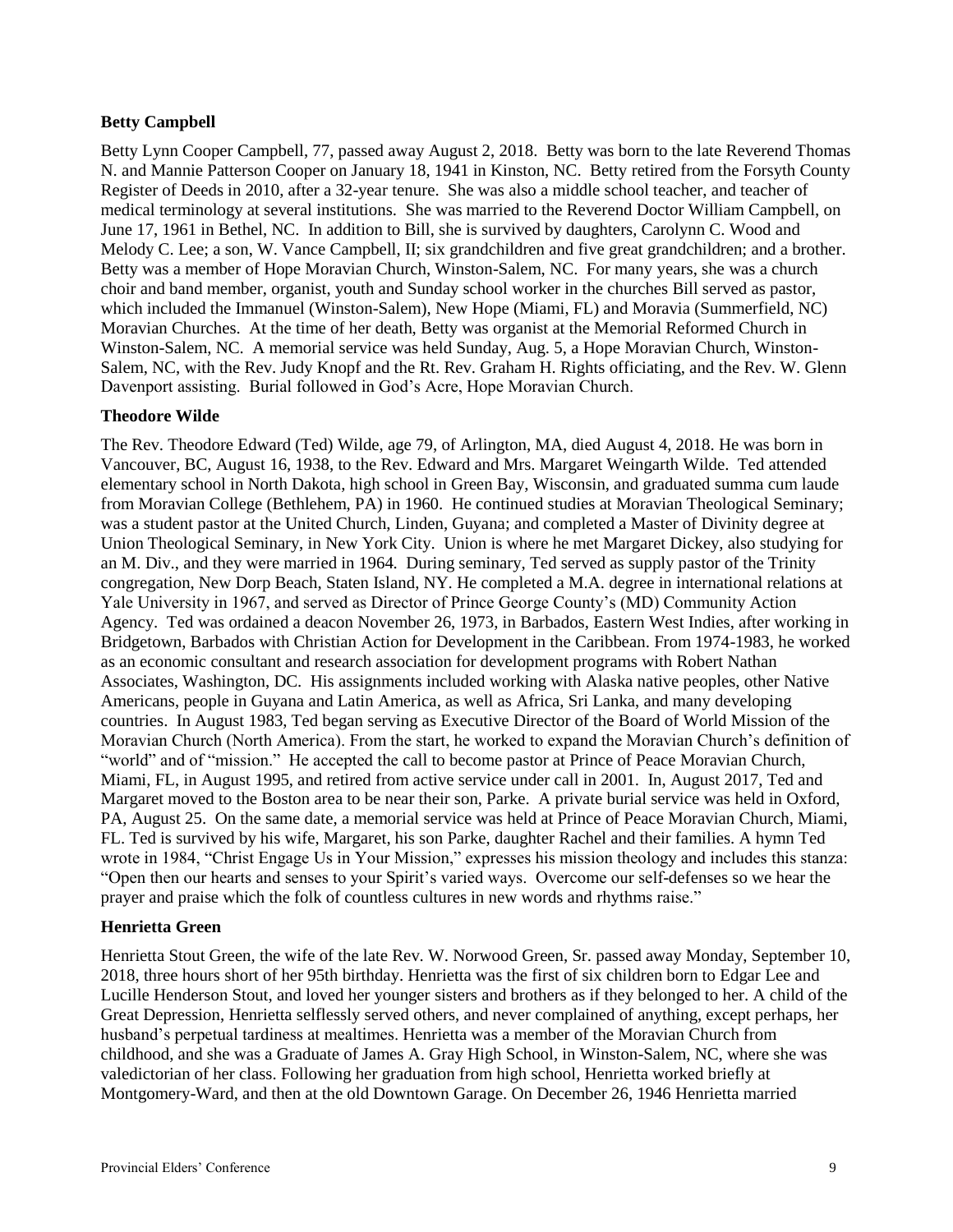Norwood Green, a soldier home from the War in Europe. Norwood was ordained to the Ministry of the Moravian Church in 1951, and for most of her marriage Henrietta used her skills as a typist to serve as his "home" secretary, maintaining a record of Norwood's pastoral service. Henrietta and Norwood had one son, the Rev. Dr. Worth Norwood Green, Jr., born July 21st, 1949. Unlike her husband, Norwood, who never met a stranger, Henrietta was quiet and retiring. In her later years, she seldom ventured outside her home except to buy groceries or attend church. Even so, she remained as kind and generous to others, especially those who were close to her, as she was stern and stingy with herself. Her life was one of constant prayer. She was preceded in death by her husband, Norwood, by two brothers, and a sister. She is survived by her son, Worth N. Green, Jr. by two grandchildren; by four great-grandchildren; and by two sisters. After a private interment at Friedberg Moravian Church, a memorial service was conducted by the Rev. C. Scott Venable at Fairview Moravian Church, at September 21.

# **George Chiddie**

The Reverend George Amos Chiddie, 90, of Asheville, NC, died September 12, 2018. He was born in Forsyth County, to the late Dewey Fleat and Flossie Myers Chiddie. His family attended Advent Moravian, where as a teenager he felt called to ministry. He graduated from Moravian College and Theological Seminary in 1953, was ordained a deacon April 12, 1953 at Advent Moravian Church by Bishop J. Kenneth Pfohl, and consecrated a presbyter in 1959 at Providence Moravian Church by Bishop Edmund Schwartze. In the fall of 1952, he met Jean Oehman at Moravian Youth Camp in Brevard, NC. They were married on April 18, 1953. Together they served pastorates in North Carolina, at Providence, King-Mizpah, Leaksville and Bethesda, and New Philadelphia (Associate). George was active in the camp and conference ministry of the Southern Province at Camp Hanes, and later at Laurel Ridge, serving as a dean for junior camps. In 1976, the Chiddies began service in the Eastern West Indies Province at the Christiansted and New Herrnhut congregations. He is remembered there for founding brass choirs, including Trombone Choir at New Herrnhut, which continues today; and for mentoring four men as they became ordained pastors. In 1988, they returned to North Carolina and George was pastor at Pine Chapel, Winston-Salem until retiring in 1997. In retirement, George taught computer science at Forsyth Community College, and was interim pastor for a number of congregations, notably St. Phillips, Bethabara, and Friedland. He also returned to his love of woodworking and created beautiful furniture for his wife and family. In 2008, George and Jean moved to the Asheville area to be close to their children. He is survived by his wife of sixty-five years, Jean Oehman Chiddie; three daughters; nine grandchildren and 9 great-grandchildren; and a sister. A memorial service was conducted Saturday, September 22, 2018 at the Brooks-Howell Home, Asheville NC, with George's son-inlaw, the Rev. Dr. David Winkle, officiating, and the Rev. Sherwin Alleyne.

### **Mohamed Braima**

The Rev. Mohamed S. Braima died Sunday, Nov. 4, 2018. Mohamed grew up in the village of Mbaoma, in Sierra Leone, and studied in Islamic schools there, as well as in Kenema, Bo, and Freetowne. In high school, while reading the Bible one day, he decided he wanted to be a Christian, and he also met his future wife, Safiatu. In 1975, after finishing high school, Mohamed came to the United States. He found a church home at Little Church on the Lane, in Charlotte, and was baptized by the Rev. Herbert Weber. Mohamed graduated Belmont Abbey College with a degree in Biology in 1981 and worked at Presbyterian Hospital for 18 years. He married Safiatu in 1986. The ten-year civil war in Sierra Leone that began in 1991 gave the Braimas a vision and burden for their homeland. Mohamed coordinated relief efforts, personally traveling to deliver food, clothing and medical supplies to Sierra Leone refugees in Guinea. In 2006, he completed a Master of Divinity degree from Reformed Theological Seminary, Charlotte NC. With the support of the Little Church on the Lane, he and Safi began mission work in 2007 in the village of Luawa Yiehun, their home town. He was appointed a Provincial Acolyte in 2008, and ordained a deacon on February 5, 2012 at Little Church on the Lane by Bishop Sam Gray. Mohamed served with the Interprovincial Board of World Mission as pastor for the Sierra Leone Unity Mission Area, designated by the worldwide Moravian Unity in 2010. Under his faithful and tireless leadership, this ministry grew to include: four congregations and fellowships, two secondary schools, a program to build relationships between Christians and Muslims, and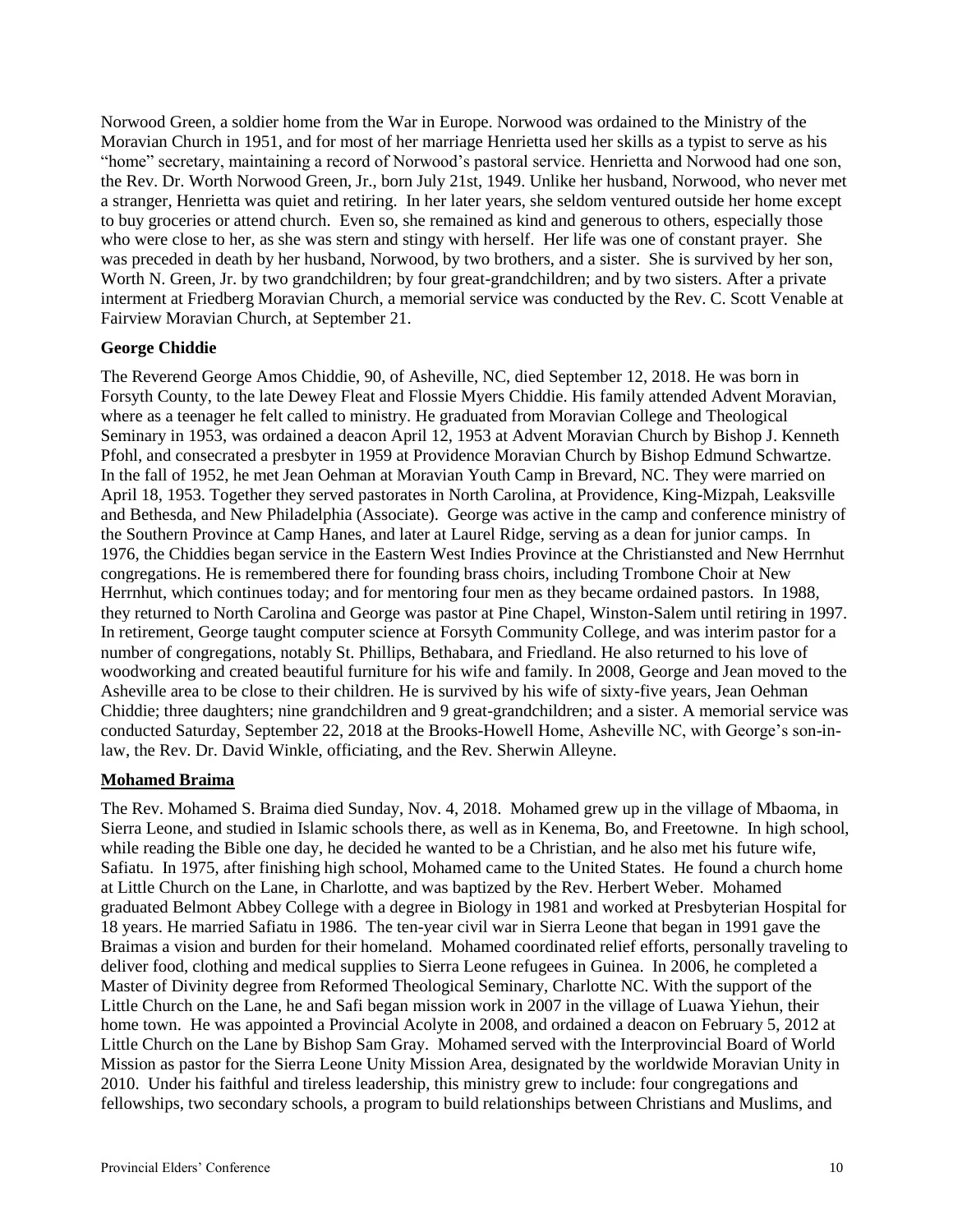plans for a radio station. A memorial service was held Saturday, Dec. 1, 2018 at Little Church on the Lane, followed by a funeral service and burial in Luawa Yiehun, Sierra Leone December 7. The Moravian Daily Texts for Dec. 1 included Psalm 70:4: "Let those who love your salvation say evermore, 'God is great!'" Mohamed would certainly add, "All the time!"

# **Richard Shamel**

The Reverend Dr. Richard Isaac Shamel, 88, passed away Sunday, November 18, 2018. He was born May 26, 1930 in Urichsville, Ohio, to Clarence Florentine Shamel and Jean Cross Shamel. He graduated Ohio State University with a degree in mathematics and English in 1951, planning to be a schoolteacher. Richard received the call to ordained ministry and attended Moravian Theological Seminary, graduating in 1954. It was there he met his wife and partner in mission, June Ardell Zimmerman. They were married in 1955, and together served the Coopersburg, PA congregation; and the New Dorp Beach, Midland Beach, and Tremont Terrace congregations in NY. In 1968 Richard began mission service in Antigua, the Eastern West Indies Province, most notably at the Spring Gardens and Gracefield congregations, and as superintendent of the twelve churches on Antigua. Health problems forced a premature conclusion of his mission work. Richard and June returned to the United States in 1973, and he served pastorates with the Moravia, New Eden, and Providence congregations in North Carolina. Richard received the Doctor of Ministry degree from Drew University in 1992, and retired in 1995 after forty years of ministry. In retirement he was supply pastor for the Mayodan, Hope, Bethesda, Macedonia, Union Cross, and New Hope (Miami, FL) congregations. He was preceded in death by his wife of sixty-one years, June; and is survived by three sons and by six grandchildren. A memorial service was held Saturday, November 24, 2018 at Macedonia Moravian Church, with the Rev. Zachary Dease and Bishop Graham Rights officiating. Burial followed in God's Acre at Macedonia.

### **Roger Kimball**

The Rev. Roger W. Kimball, age 84, died December 29, 2018. He was born Sept. 28, 1934 in Winston-Salem, NC, and was the first of four children of Thomas Alexander Kimball and Treva Rothrock Kimball. He was baptized as an infant at Friedland Moravian Church, Winston-Salem, and later confirmed his faith there. At age 14, he responded to an invitation made by the pastor in worship to anyone who felt a call to pastoral ministry. Roger attended Griffith School, and graduated from Glenn High School (1952), from Moravian College (1956) and Moravian Theological Seminary (1960). During his school years Roger enjoyed sports, and learned to play the tuba in the school and church bands. He married Mary Ethel "Mitzi" Pennington May 31, 1958. In the following years, they were blessed with four children. While in Seminary he took a one year leave of absence to serve with the Board of World Mission on St. Thomas, US Virgin Islands. Roger was ordained a deacon June 26, 1960 by the Rt. Rev. Hebert Spaugh, at Friedland Church, and began mission service in Guyana, where we was consecrated a presbyter by the Rt. Rev. Edwin Kortz, October 27, 1968. Roger served as the Superintendent of the Moravian work in Guyana, and was secretary of the Guyana Council of Churches. In 1969, he accepted a call to serve in the Eastern West Indies Province, on St. Thomas with the Friedensberg, Friedensthal, and Friedensfeld congregations. From 1972 to 1975, he was the President of the Provincial Board for the E.W. I. Province. During their ministry in Guyana and St. Thomas, Roger was active in a variety of social and community ministries. In 1981, the Kimballs returned to the Southern Province, as Roger was pastor of the Mizpah and Advent congregations. While at Advent, Roger mentored and encouraged a number of persons as they discerned calls to pastoral service in the church. He retired August 31, 2000, after 40 years of service, and entered another period of service as an interim pastor for the Holly Springs, West Palm Beach, Ardmore, Macedonia, Enterprise, Christ, Advent and Mizpah congregations. He retired from his retirement December 31, 2016. Roger is survived by his wife of 60 years, Mitzi; a daughter; three sons; seven grandchildren; five great-grandchildren; two sisters; and one brother. A memorial service was conducted at Friedland Moravian Church, Jan. 4, 2019 with the Rt. Rev. Graham Rights, Rev. James Demby, Rev. Wayne Byerly, and Br. David Berrier officiating. Burial followed in God's Acre, Friedland.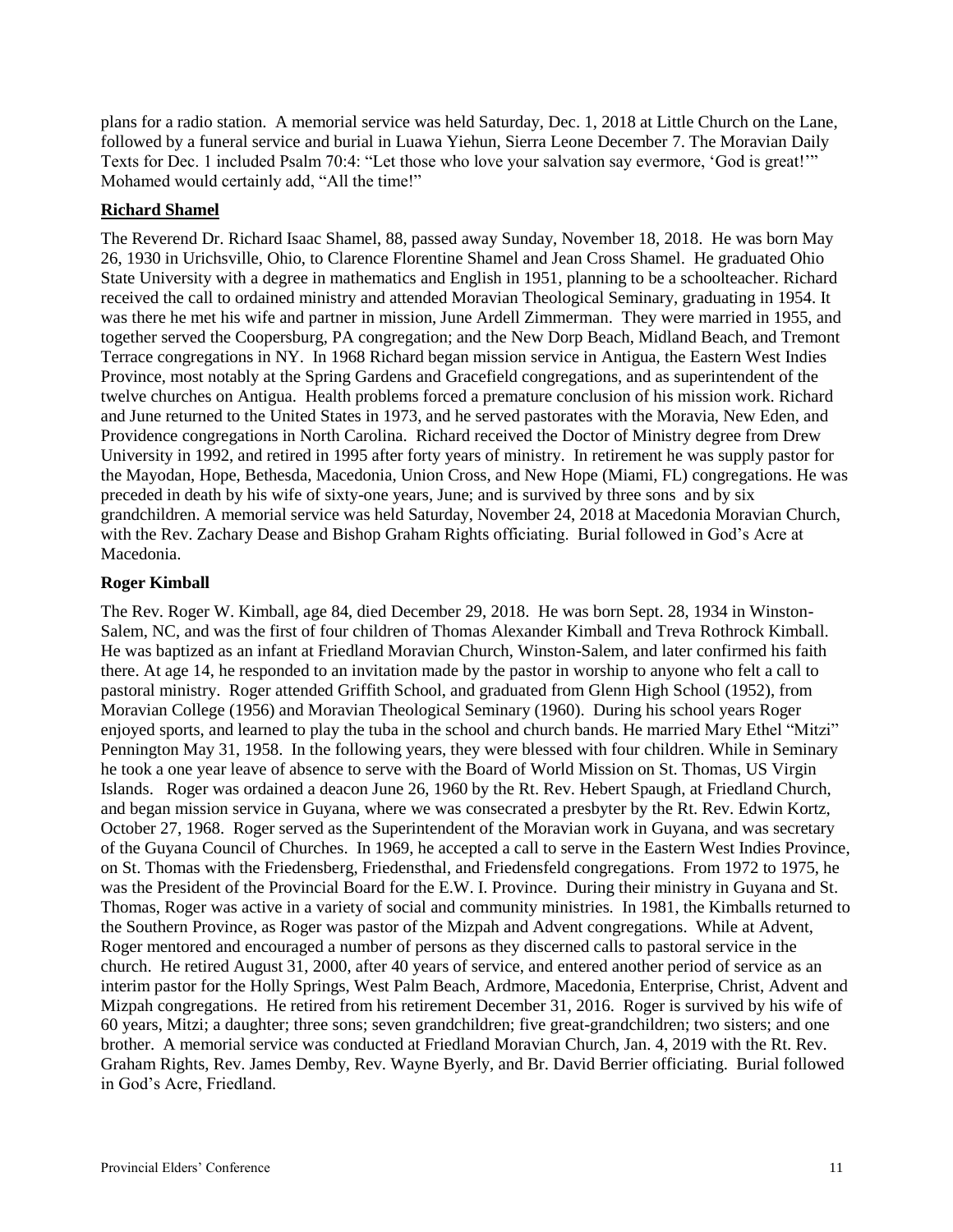# **Linda Fishel**

Mrs. Linda Lou Berrier Fishel, age 76, passed away Tuesday, April 30, 2019. She was born on February 7, 1943 in Forsyth County to James Phillip and Lois Lashmit Berrier. She had been a member of Fraternity Church of the Brethren and presently a member of Bethania Moravian Church. She worked as a bookkeeper and office manager for Dixie Insurance and retired from Aon Insurance. She loved flower arranging, needle work, beach and family. She was preceded in death by her parents, her brother, James Calvin Berrier and infant sisters, Jeanette and Dorcas June. She is survived by her husband, Charles W. Fishel; two daughters; two sons; a sister-in-law; three grandchildren; and four great-grandchildren. A memorial service was conducted Friday, May 3, 2019 at Bethania Moravian Church with The Rt. Rev. Lane Sapp and Rev. David Kindy officiating. Burial followed in Fraternity Church of the Brethren Cemetery.

### **Grace Robinson**

Grace Arlene Snavely Robinson, age 95, died on July 9, 2019. She was born August 10, 1923 to the late Emma and Clayton Snavely and was raised in Lititz, PA. Grace was a devoted Moravian her entire life, active not only in the Lititz congregation, but also with the Easter District Youth program. She attended Moravian Seminary for Women (now Moravian College) in Bethlehem, PA, where she met the Rev. Dr. Kenneth William Robinson. They married in 1951. That same year Kenneth was ordained in the Reading Moravian Church, PA, and became pastor of the Fry's Valley and Port Washington congregations, in Ohio. Grace shared in Ken's ministry in the Northern Province and in the Southern Province, beginning in 1954 at Home Moravian Church (Assistant) and then, at First, Greensboro; Ardmore; Bethania, and Home (Associate). Kenneth retired in 1991 after 40 years of active service. For many years, concluding in 2018, Grace was a faithful staff member and volunteer at the Moravian Archives, where she specialized in transcription of handwritten documents. Grace was preceded in death by her five siblings, and, in 2012, by her loving husband Kenneth. She is survived by two children and one grandson. A memorial service was conducted July 12, 2019 at Home Moravian Church with the Rev. Andrew Heil and the Rt. Rev. Dr. D. Wayne Burkette presiding. Burial followed in God's Acre, in Salem.

### **Dennis Stanfield**

Mr. Dennis Keith Stanfield, 63, of Winston-Salem, died Wednesday, July 18, 2019. He was born in Winston-Salem on October 14, 1955 to the late Charlotte Snider Stanfield and Elbert Graham Stanfield, Sr. Mr. Stanfield was a graduate of Parklawn Senior High School (class of 1974) and went on to earn undergraduate degrees from Wake Forest University and High Point University, as well as a Masters in Business Administration from the University of North Carolina at Chapel Hill. He spent a varied career of thirty-five years working in the areas of Information Technology, Real Estate, and Finance. Employers of note include Sara Lee Corporation, Lowe's Companies, Wake Forest University, and most recently, The Moravian Church in America, Southern Province, where he served as Provincial Treasurer. Mr. Stanfield was a licensed Certified Public Accountant and Real Estate Broker. Dennis was a lifelong member of Trinity Moravian Church, where he taught Sunday School, served on both the Board of Elders and Board of Trustees, played softball for decades, ushered, served at Lovefeasts, and played in the band. Music was his first love, and he recorded a number of contemporary Christian and country songs, many of which were performed in church. Dennis especially loved sports and being active outdoors. He loved nature, and especially the splendor of the North Carolina mountains. He was preceded in death by his parents, and his two beloved dogs, and is survived by one brother. A memorial service was held July 21, 2019 at Trinity Moravian Church, officiated by Rev. Bill McElveen, Rev. Russell Williams, and Bishop Graham Rights. Burial followed at God's Acre, in Salem, with the Rev. Ginny Tobiassen officiating.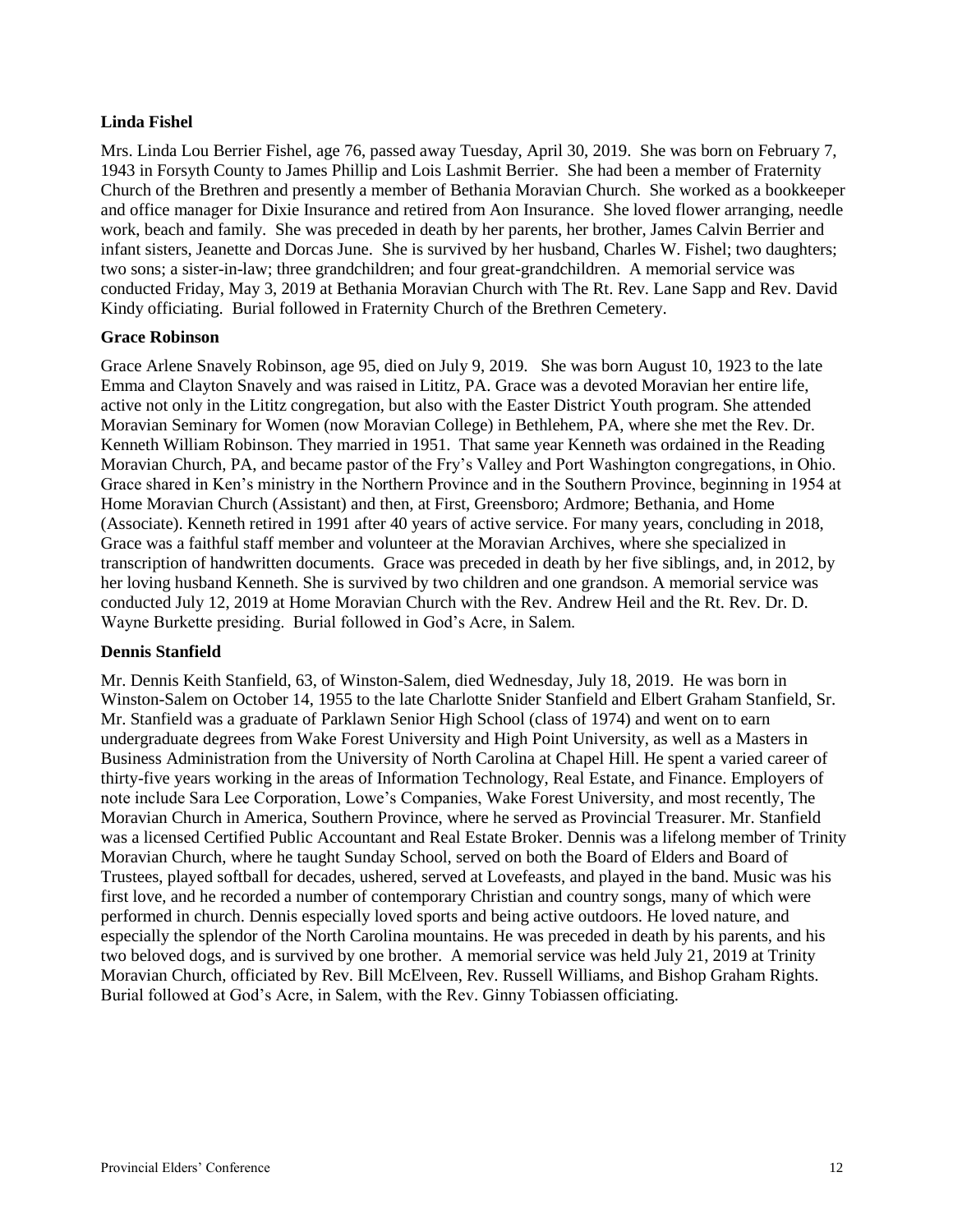# **Henry May**

The Rev. Dr. Henry May, Jr., age 87, passed away Friday, Oct. 18, 2019. Henry was born in Forsyth County, NC, the son of H. E. May, Sr. and Martha Todd May. He graduated from Clemmons High School, and married Bobby Jean Brown December 1951. After working for the Western Electric Company, in Winston-Salem, NC, Henry prepared for ordained ministry. He received a BA degree from Moravian College, an M. Div. degree from Moravian Theological Seminary, and later, a Th.M. from Duke University School of Divinity, and a D. Min. from Southeastern Theological Seminary. Henry was ordained a deacon June 23, 1963 and consecrated a presbyter April 25, 1971, with the Rt. Rev. Hebert Spaugh as officiating bishop for both. His 33 years of active ministry included pastorates at Bethesda, Park Road, Trinity, Calvary, New Philadelphia, Little Church on the Lane (Charlotte, NC), and again at Trinity. He also provided leadership within the Southern Province, including two terms as a Provincial Elders' Conference member, and with community groups and ministries in the places he served. He was preceded in death by his wife, Bobbie Jean May, his son; John May, and his grandsons; John Henry May and Christopher David Sidden. He is survived by a sister; three children; seven grandchildren; and four great-grandchildren. A private graveside service was held October 21, 2019 with the Rev. Chris Thore officiating.

# **Dorothy Burkette**

Dorothy Grubbs Burkette died Jan. 2, 2020 in Johnson City, TN, at the age of 94. Dot was born in Winston-Salem, the oldest of three children of Oscar and Addie Grubbs, and grew up in the Advent congregation. She met her husband, David R. Burkette, while both attended Business College. After David's ordination, she was active in the churches he served as pastor, including Clemmons, Bethania, Fries Memorial, Rolling Hills (FL), and Calvary, and as he served as Executive Director of the former Board of Evangelism and Home Missions. Dot was devoted to church activities for her entire life, but she also enjoyed collecting antiques, especially antique dolls, and flower gardening. Her career was in administrative work, including working for many years as bookkeeper in the Provincial Treasurer's Office. After their retirement, she and David moved to his family home in Jefferson, NC and then to Johnson City, TN in 2014. She was survived by her husband; two sons; six grandchildren, two step grandchildren, and several great grandchildren. A graveside service was held January 6 in Salem God's Acre followed by a memorial service at Calvary Moravian Church, with the Rt. Rev. Lane Sapp officiating.

# **E. Artis Weber**

Elizabeth Artis Wright Weber passed away Monday, February 17, 2020, at the age of 98. She was born in Winston Salem to the late Burgess McAger and Bessie Reynolds Wright. She studied voice at Salem College, taught German at Salem Academy and, from 1962 until her retirement in 1980, was Admissions Director for Salem Academy. Music and singing were integral parts of her devotional and church life. She composed over 1,000 hymns on subjects including marriage, prayer, renewal, worship, church seasons and celebrations. One appears in the Moravian Book of Worship. In 1982, she married the Rev. F. Hebert Weber and joined in his ministry as pastor of the Little Church on the Lane, Charlotte, NC, until his retirement in 1987. After his retirement, Herbert served as interim pastor of the Morning Star (Asheville), New Hope (Newton), Calvary, Messiah, Hope and Oak Grove congregations, and regularly visited the Palmetto Fellowship (Spartanburg). They were active members of the Fairview congregation in Winston-Salem, and enjoyed traveling. After Herbert's death in 2006, E. Artis continued her love for traveling. She attended the 2008 Moravian Women's Consultation Conference in Herrnhut, Germany where her hymn, "Salt of the Earth Are We" was performed. After moving to Salemtowne Moravian Retirement Community, she was involved in as many activities as her health allowed. She was preceded in death by her husband, two brothers and a nephew. She is survived by two sisters, one brother, one step-daughter, and two step-granddaughters. A memorial service was held February 22, 2020 at Fairview Moravian Church, Winston-Salem with the Rev. Jeff Coppage, the Rev. Scott Venable and the Rev. Dr. Riddick Weber officiating. Burial followed in God's Acre, Salem.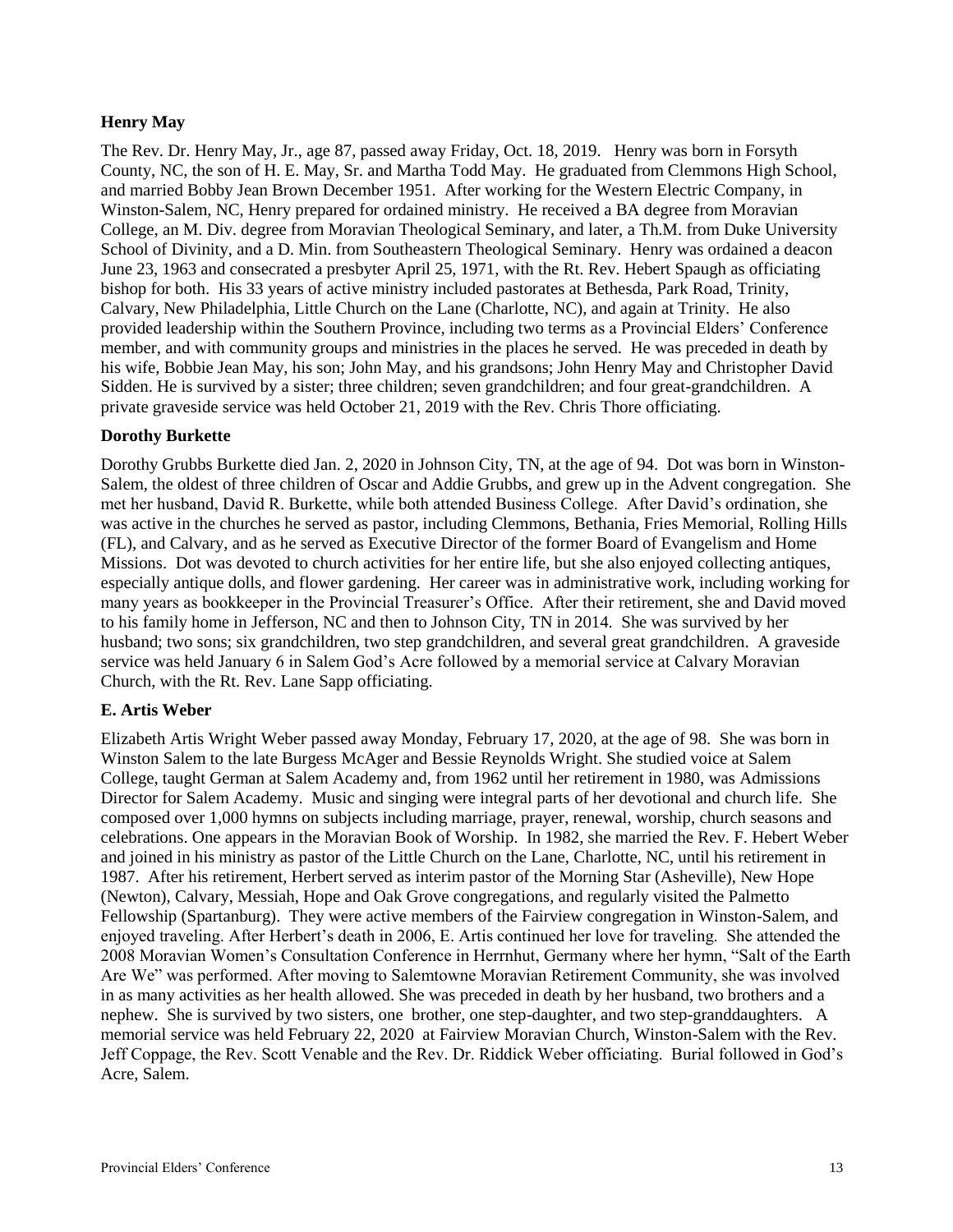# **Sue White**

Sue Southern White died Monday April 6, 2020 at the age of 73. Sue was the daughter of James and Rosalea Holley Southern, graduated from North Forsyth High School (1965), and had a 42 year long career with the Phoenix Company, Winston-Salem, NC. In 1991 Sue married the Rev. Keith White, and served with him as he pastored, first in the Baptist church, and then in the Moravian ministry at the Bethesda, Enterprise, and Advent Moravian congregations. After Keiths' untimely death in 2013, Sue continued as an active member of the Advent congregation, teaching Sunday school and participating in Women's Fellowship. She is survived her mother-in-law; three sisters-in-law, and two former sisters-in-law. A family graveside service was conducted at Advent Moravian Church, officiated by the Rev. Dr. Tim Sapp and Pastor David Berrier. Due to the coronavirus, a memorial service was held at a later date.

# **Harold Miller**

Rev. Dr. Harold Daniel "Dan" Miller, Jr., 72, passed away Saturday, May 2, 2020. He was born in Forsyth County on September 10, 1947 to the late Harold Daniel Miller, Sr. and Ethel Halley Miller. Danny was a proud graduate of RJ Reynolds High School, Wake Forest University, Duke University, Radford University, and UNC-Chapel Hill. He was previously a Moravian minister at Mount Bethel Moravian Church and a long-term member of Bethesda Moravian Church. Dr. Dan was a child psychologist at the Davidson County Mental Health for over 15 years. He is survived by a daughter. A private graveside service was held for the family, with a memorial service planned for a later date.

# **Rosemary Stewart**

Rosemary Shoaf Stewart, age 83, died July 15, 2020. She was the youngest of eight children born to Carl and Fallie Myers Shoaf. Rosemary graduated Clemmons School in 1955 and married Arkon Gray Stewart Dec. 24<sup>th</sup> of that year. She was employed at Kress's Department Store, Hanes Hosiery, and R J Reynolds Tobacco Company. In 1970, she became a full time homemaker and enjoyed more time with her children, volunteering at church, and working in the garden. Rosemary was a full partner in Arkon's ministry as together they served the Enterprise, Providence, and Ardmore congregations. She became known for her chicken pies, strawberry pies and sourdough rolls. She was preceded in death by her parents and siblings. She is survived by her husband of 64 years, the Rev. Arkon Stewart, their three children, six grandchildren, a step-granddaughter, and two great grandchildren. A memorial service was held Sunday, July 26, 2020 at New Philadelphia Moravian Church, with the Rt. Revs. Graham Rights and Sam Gray officiating.

# **Earlette Peek**

Blanche Earlette Peek, wife of the Rev. Robert (Bob) Peek, passed away at age 70, Thursday, Oct. 1, 2020. She was born Jan. 5, 1950, in Tampa, FL, to Earl Hampton Keene and Nellie May Keene. She had a lifelong passion for crafting, art, gardening, event planning and decorating, and flower arranging, and received awards at the Dixie Classic Fair for flora and craft entries. Earlette joined in ministry with Bob as he served as pastor of the Morning Star, Immanuel, New Eden, and the merged Immanuel-New Eden congregations. She was survived by her husband, the Rev. Robert Peek; a son; and a brother. The Rev. C. Scott Venable conducted a memorial service Saturday, Oct. 10, at Fairview Moravian Church, with burial following in God's Acre, Salem.

# **Catherine Weidner**

Catherine Brandon Weidner, age 102, of Nazareth, PA, died October 13, 2020. Born in Winston-Salem, Catherine graduated Reynolds High School and Salem College, and married the Rev. Mervin C. Weidner in 1941. She joined in Mervin's ministry at First Moravian, Philadelphia; founding new congregations in Allentown, PA, Downey, CA, and Ft. Lauderdale, FL; Calvary Moravian Church, Winston-Salem, and Central Moravian Church, Bethlehem, PA, where Mervin was senior pastor for 18 years. Catherine was active as a pianist, organist, choir director, Sunday school teacher, and women's ministry leader. She is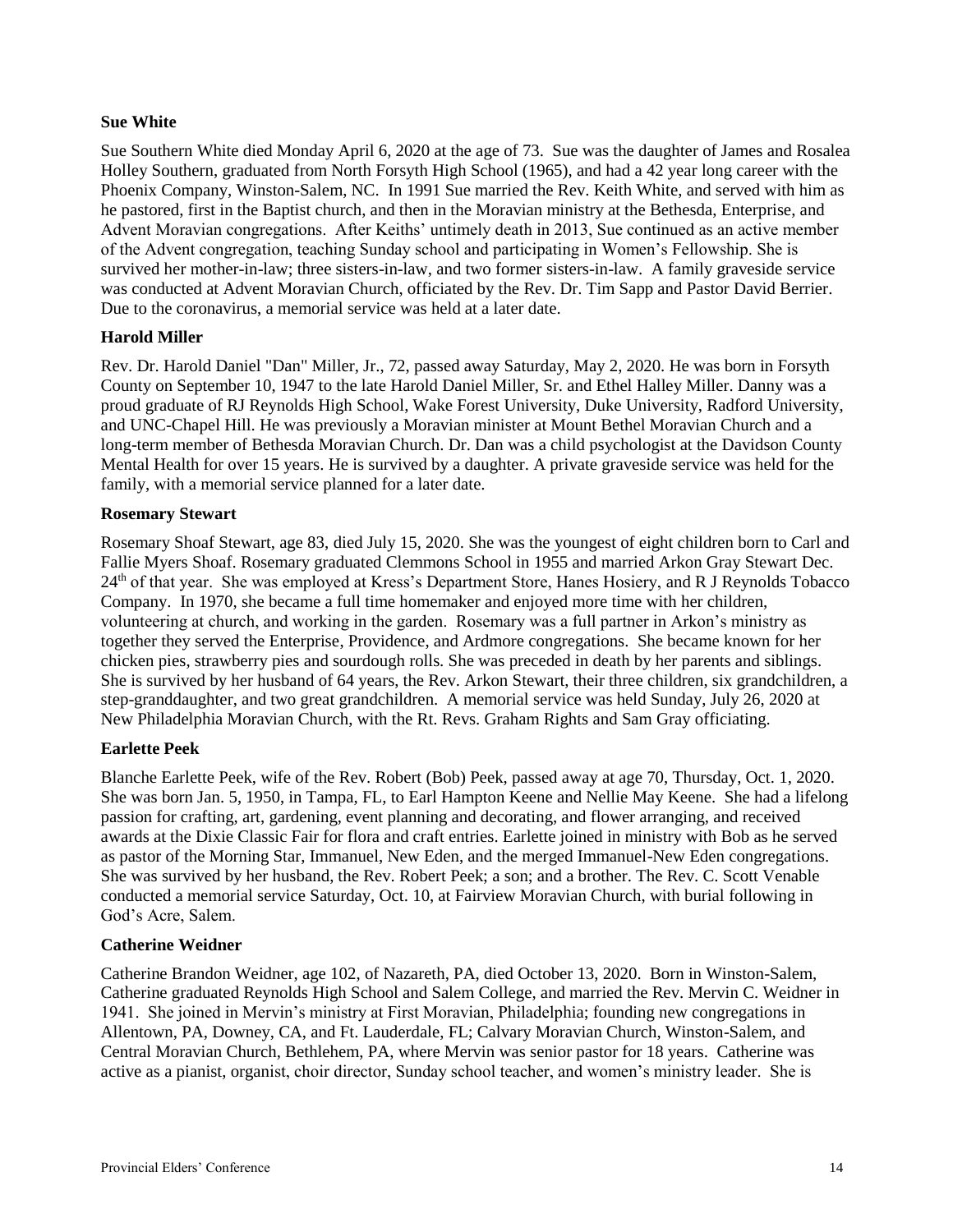survived by four children, one sister, five grandchildren and five great-grandchildren. A funeral service was held October 21, at Central Moravian Church, Bethlehem, PA, with burial following in Nisky Hill cemetery.

# **Gregorio Moody**

Brother Gregorio Moody Chow passed away Dec. 10, 2020, at age 52, in Miami, FL. Gregorio was born in Waspam, Nicaragua May 10, 1968 to Apolinario Moody and Emilia Chow. His education included high school graduation (Corn Island National Institute); certifications in primary education and accounting; a medical doctor and surgery degree (National Autonomous University of Nicaragua); an Associate of Arts degree from the University of Alaska, Bethel campus; studies at Baptist Seminary, Managua, Nicaragua; and a diploma in theological studies from Alaska Moravian Seminary, Bethel, AK. Brother Moody was appointed Provincial Acolyte for King Nani Kinka (King of Kings) Moravian Church, Miami, FL in 2008, and in 2016 also began to serve the New Hope (FL) congregation as Provincial Acolyte. He is survived by two sisters and two brothers. A funeral service was conducted Jan 14, 2021 by The Rt. Rev. G. Thomas Shelton, and the Rev. Dr. Dion Christopher, at Prince of Peace Moravian Church, Miami, FL.

# **Robert Rierson**

Robert McCoy "Bob" Rierson, age 83, died January 15, 2021. Born December 10, 1937, he was the youngest of seven children of the late John McCoy and Martha Annie Rierson, and was baptized and grew up in the Friedberg congregation. He graduated from Griffith High School, Winston-Salem; Moravian College (1960); and received the Bachelor of Divinity degree from Moravian Theological Seminary in 1964. During a year of service in the Virgin Islands while in seminary, Bob met his future wife, Annalise Fleming. Bob was called to the Nisky and New Herrnhut congregations, St. Thomas, USVI, and ordained a deacon June 7, 1964, at Friedberg, by Bishop Kenneth G. Hamilton. He and Annalise were married September 5 of that year. Bob was consecrated a presbyter Dec. 12, 1971, by Bishop Peter Gubi. He served as Superintendent of the congregations in the US Virgin Islands, and was elected a member of the Provincial Elders' Conference of the Eastern West Indies Province. In 1972, he accepted a call to become pastor of Coral Ridge Moravian Church, Fort Lauderdale, FL; followed by being Associate Pastor of Home Moravian Church; and pastor of the Mizpah, and then, the Messiah congregation. Bob was elected to the Provincial Elders' Conference in 1986 and served until 1988. After a brief time of secular employment, Bob became Executive Director of the Board of Evangelism and Home Missions in 1991, providing direction to new church development. He also served as Chair of the Board of Directors of Yokefellow Prison Ministry of NC, and was instrumental in the expansion of Sunnyside Ministry of the Moravian Church. He retired in August 2003. Bob was preceded in death by his son, Robert Stephen Rierson, and by two brothers and two sisters. Bob is survived by his wife, Annalise; two daughters; two granddaughters; and one brother and one sister. A graveside service was held Wednesday, January 20, 2021 in God's Acre in Salem, with the Rt. Rev. D. Wayne Burkette and the Rev. John D. Rights officiating.

# **Robert Peek**

The Rev. Robert M. Peek, age 77, joined the heavenly Church Triumphant Friday, May 21, 2021. Bob was born in Prince William County, VA, the son of Edna and Macon Peek, and grew up in Greensboro, NC, and was a member of Florida Street Baptist Church. He graduated from the University of Maryland, and later earned Master of Public Administration degree at Golden Gate University, San Francisco, CA. Robert retired from the U. S. Air Force in 1987, after 24 years of service; and spent over 8 years with MCI Communications. He responded to a call to ministry, graduated Moravian Theological Seminary in 1999, was ordained a Deacon May 23, 1999, at Christ the King Moravian Church, Durham NC, by Bishop Graham H. Rights, and consecrated a Presbyter September 25, 2005, at Immanuel-New Eden Moravian Church, Winston-Salem, NC by Bishop Lane A. Sapp. Robert was pastor of Morning Star Moravian Church, Asheville, NC; both the Immanuel and New Eden congregations in Winston-Salem, and the merged Immanuel-New Eden congregation; and, after retirement in 2009, served the Providence congregation. Bob was strongly committed to the spread of the Gospel, and to pastoral care for members and non-members